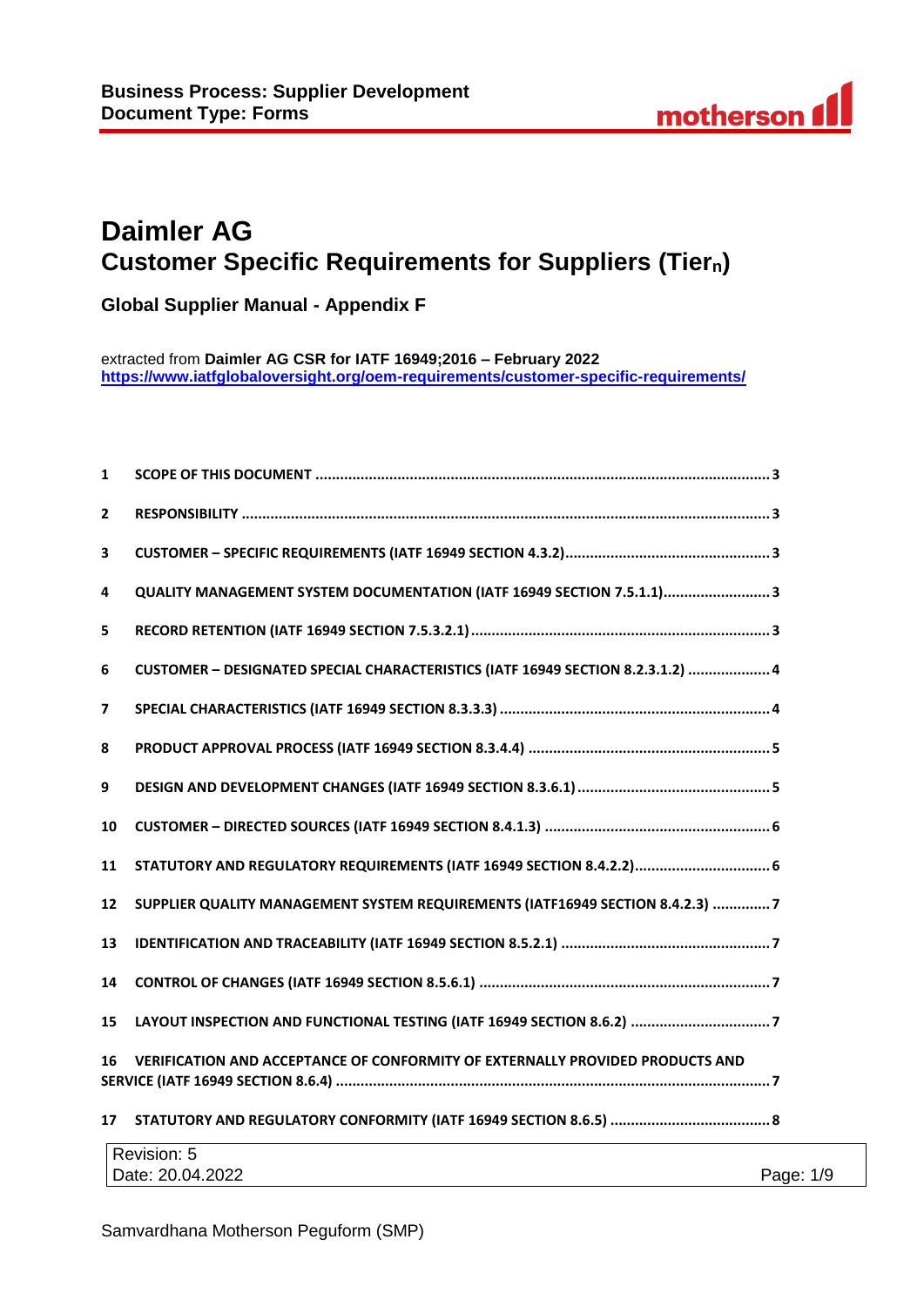# **Business Process: Supplier Development Document Type: Forms**

# motherson 1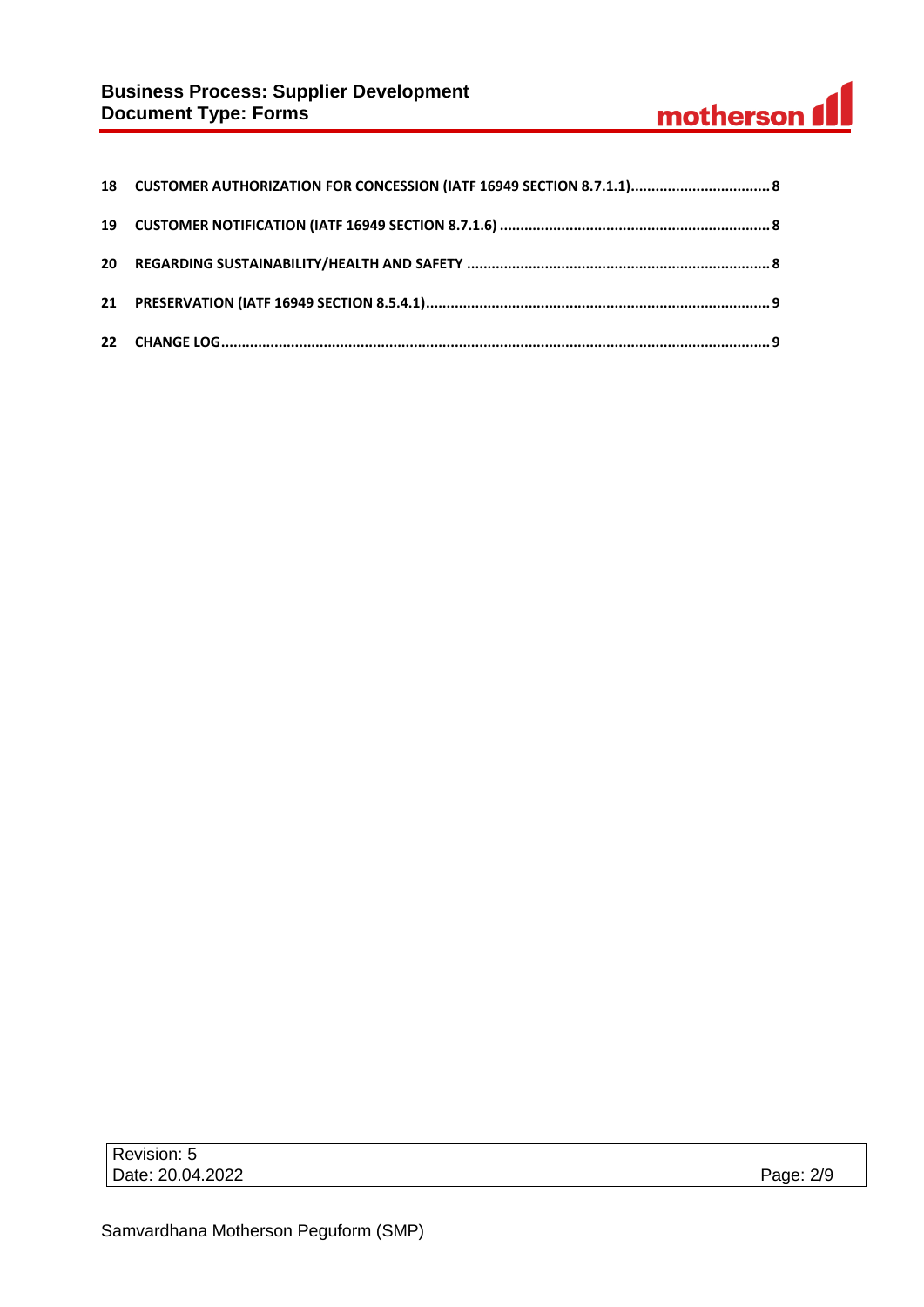#### **1 Scope of this document**

The scope of this document is to ensure compliance to customer requirement by sub-suppliers of SMP Automotive who are supplying for any Daimler AG (DAG) project. This document is listing requirements for these suppliers in addition to standard IATF16949 requirements and in addition to standard SMP requirements. In case of difference between standard SMP requirement and Daimler requirement, the strongest shall be binding.

#### **2 Responsibility**

Suppliers who are supplier for SMP of a component for a Daimler AG product shall meet all requirements listed in this document during the whole project lifetime. This includes but not limited to:

- Regularly check for updates of this document on [www.smp-automotive.com](file:///C:/Users/B30577/Desktop/SMP%20Supplier%20Manual/Supplier%20Manual%20final/www.smp-automotive.com)
- Ensure availability and awareness of related Daimler AG standards and requirements mentioned in this document
- Ensure requirements are met in their supply chain

#### **3 Customer – Specific Requirements (IATF 16949 section 4.3.2)**

Supplier shall be aware, consider and meet DAG "**MBST 2020**" requirements, all sections which are interpretable for sub-Tier 1 suppliers.

#### **4 Quality Management System Documentation (IATF 16949 section 7.5.1.1)**

Supplier shall be aware, consider and meet **MBST 14/07, section 1** requirements. This is in-line with SMP Global Supplier Manual and also with IATF16949 requirements, stating that sub-Tier 1 suppliers shall develop their Quality System with the ultimate goal of having 3rd party IATF16949 certification.

#### **5 Record Retention (IATF 16949 section 7.5.3.2.1)**

In case of Daimler related documentation, supplier shall meet **MBST 13/19, section 7**: the storage periods shall be based on VDA Volume 1. Following the discontinuation of series production, the PPA (Production Part Approval) process documents shall be archived for 15 years by the supplier and submitted on request.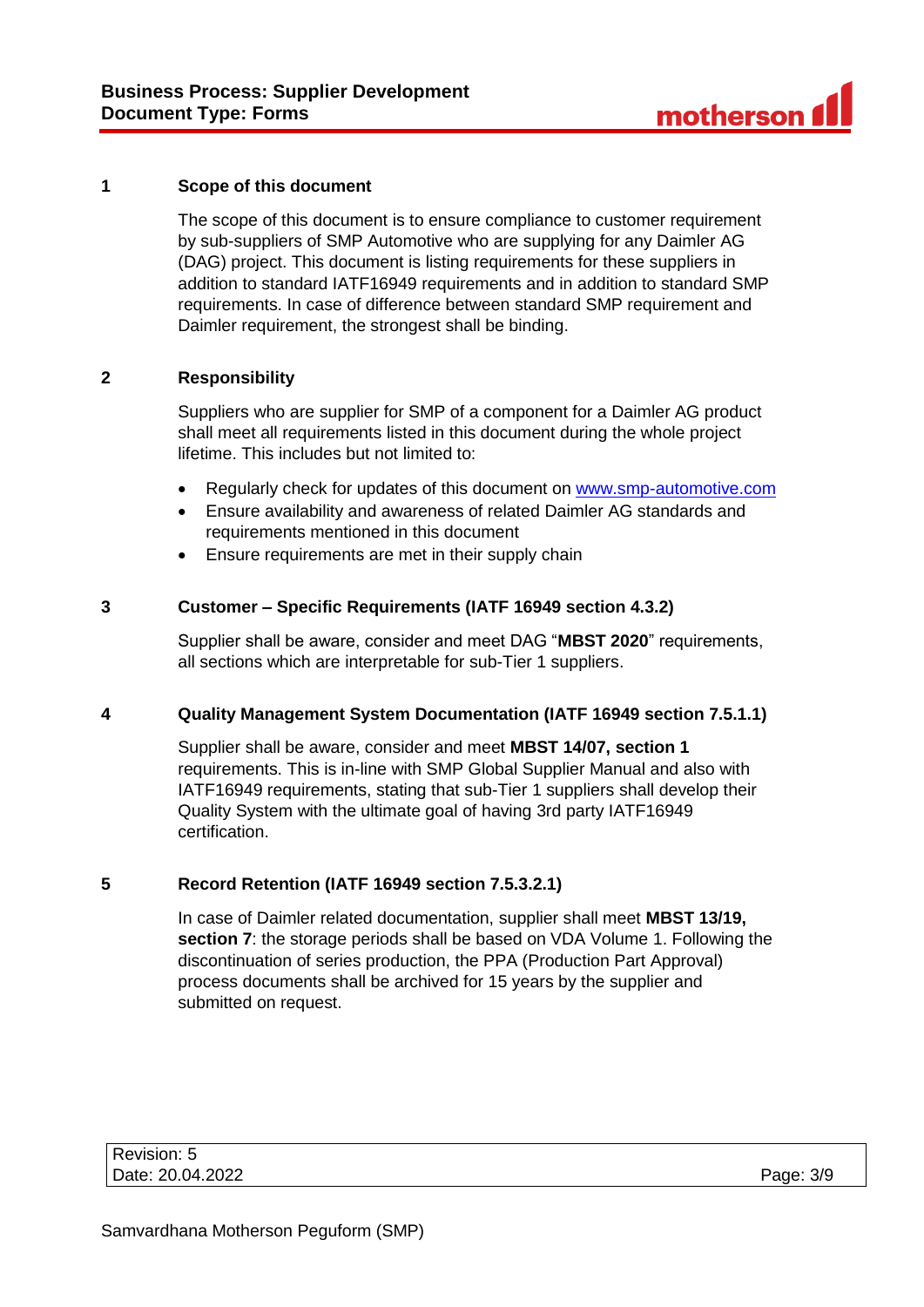# **6 Customer – Designated Special Characteristics (IATF 16949 section 8.2.3.1.2)**

Supplier shall meet the requirements of **MBST 13/19, section 5, paragraph 9**:

In deviation from industrial standard, the following requirements apply to the DS/DZ characteristics specified in the specification documents (e.g. drawings, CAD data records):

- Short-term process capability Cmk ≥ 2.00
- Long-term process capability Cpk ≥ 1.67

The procedure for special processes shall be as described in MBST14.

#### Supplier shall meet **MBST 14/07, section 5, paragraph 4, 5, 6 and 7**:

The supplier is responsible for determining and properly defining the special characteristics (e.g. safety, certification, functionally and process-relevant) in accordance with the specifications, requirement specifications or other Daimler data, as well as for the suitable optimization of production systems, processes and test methods. If, in the case of a product defect, it is not possible to exclude risk to life or health during use of the product, the supplier shall do everything within its power to exclude the possibility of defective deliveries.

If a product feature cannot be demonstrated with process capability figures, e.g. for specific processes (e.g. welding, heat treatment, casting), proof must be provided by way of secondary features and/or a 100% test must be employed. In such cases Daimler can demand that suppliers apply different suitable methods of providing evidence for process security specific to components in series production.

# **7 Special Characteristics (IATF 16949 section 8.3.3.3)**

Supplier shall meet the requirements **of MBST 13/19, section 5, paragraph 9**: The following themes are defined as part of the sampling planning before the PPA Process:

 $\gg$  The documents specific for the sampling scope taking into account table 1 (MBST 2020 MBST 13/19, section 6),

≫ Possible part bundles and

 $\gg$  the required number of samples.

In addition to technical sampling (Q-status), variant sampling (F-status) shall also take place for parts distinguished by supplementary code 2 (colors, languages, etc.).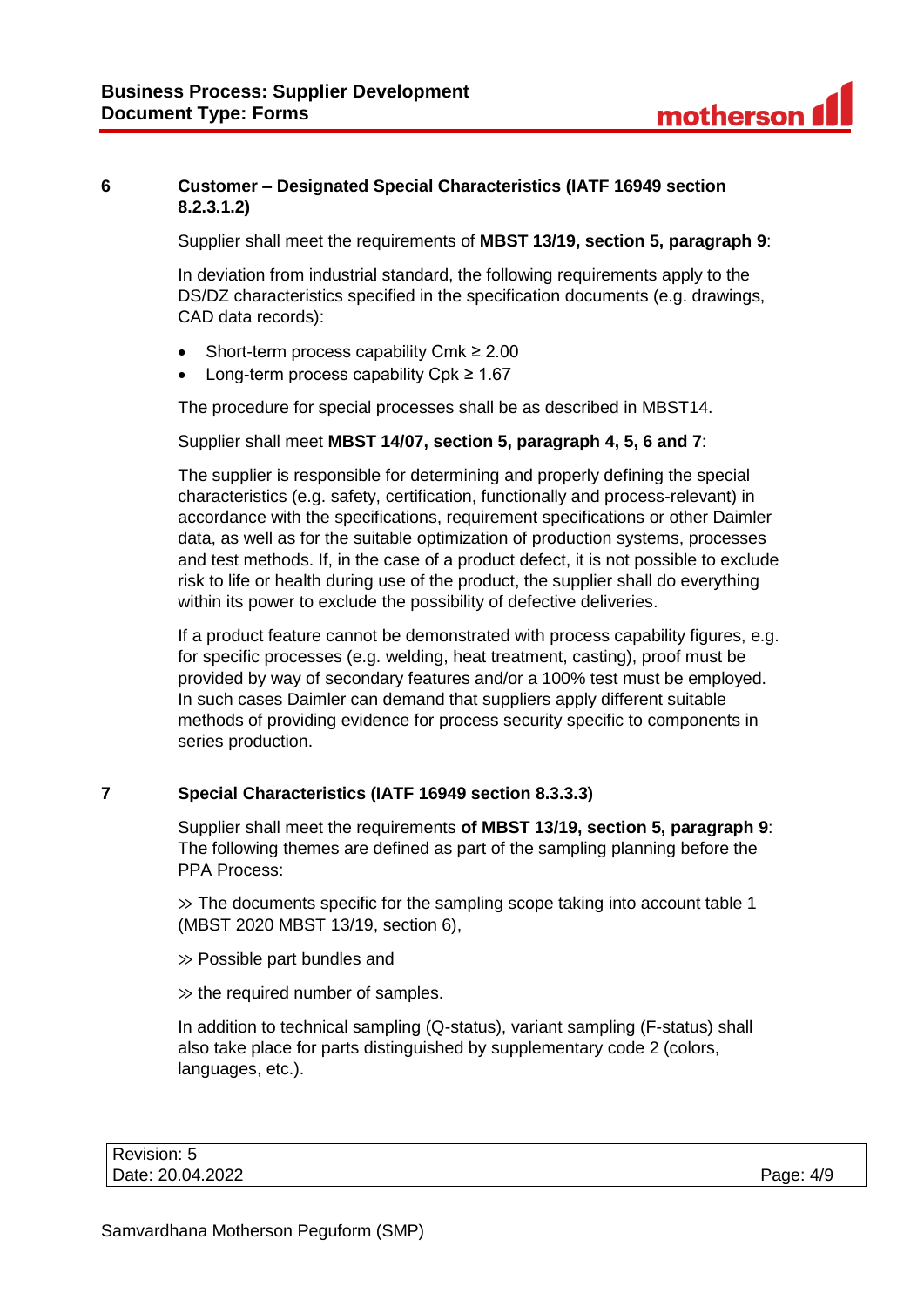Product and process characteristics for which capability studies shall be performed shall be coordinated with SMP. Until process capability has been verified, the characteristics shall be tested 100 % by the supplier.

#### **8 Product Approval Process (IATF 16949 section 8.3.4.4)**

Supplier shall meet the requirements of **MBST 13/19 complete Production Process and Product Approval section**, if interpretable for sub-tier1 suppliers.

#### **9 Design and Development Changes (IATF 16949 section 8.3.6.1)**

Supplier shall meet the requirements of **MBST 13/19, section 4**:

SMP Purchasing department employees responsible for series production approval shall be notified of all production process and product modifications. Unless otherwise agreed, the procedure is according to the following matrix.

| <b>Trigger</b>                                                                                                                                                                                           | <b>Daimler specialist</b><br>department for<br>the PPA Process | Daimler<br>operative<br>procurement | <b>Daimler</b><br>logistics |
|----------------------------------------------------------------------------------------------------------------------------------------------------------------------------------------------------------|----------------------------------------------------------------|-------------------------------------|-----------------------------|
| New parts                                                                                                                                                                                                | D                                                              |                                     |                             |
| Product modification* (approved by Development)                                                                                                                                                          | D                                                              | A                                   |                             |
| Production relocation                                                                                                                                                                                    | D                                                              | A                                   | A                           |
| Production process modification**                                                                                                                                                                        | D                                                              |                                     | А                           |
| Test process modification                                                                                                                                                                                | A                                                              |                                     |                             |
| Production stoppage for more than 12 months                                                                                                                                                              | D                                                              |                                     |                             |
| Use of new, modified or replacement tools<br>(not applicable to metal cutting tools)                                                                                                                     | D                                                              | A                                   |                             |
| Change in 2nd-tier suppliers (Daimler 2nd-tier). In the case<br>of parts with special characteristics (DS, DZ), the above<br>obligation exists up to the supplier responsible for the<br>characteristic. | D                                                              | A                                   |                             |
| Change in 2nd-tier supplier locations (Daimler 2nd-tier) for<br>deliveries with DS/DZ features.                                                                                                          | D                                                              | A                                   |                             |
| Change in 2nd-tier supplier locations (Daimler 2nd-tier).                                                                                                                                                | А                                                              | А                                   |                             |
| Modifications in the Partner's purchased parts/primary<br>material/stock                                                                                                                                 | D                                                              |                                     |                             |
| No unconditional series production approval                                                                                                                                                              | D                                                              |                                     |                             |
| <b>Failed requalification</b>                                                                                                                                                                            | D                                                              |                                     |                             |

\*Includes modifications of material as well

\*\* Also includes modifications to the logistical value chain

D = Execution of the PPA Process by the Partner

A = Obligation of disclosure in written form by the Partner to the Daimler specialist department.

Implementation and scope of the PPA Process is decided by the Daimler specialist department.

| Revision: 5      |           |
|------------------|-----------|
| Date: 20.04.2022 | Page: 5/9 |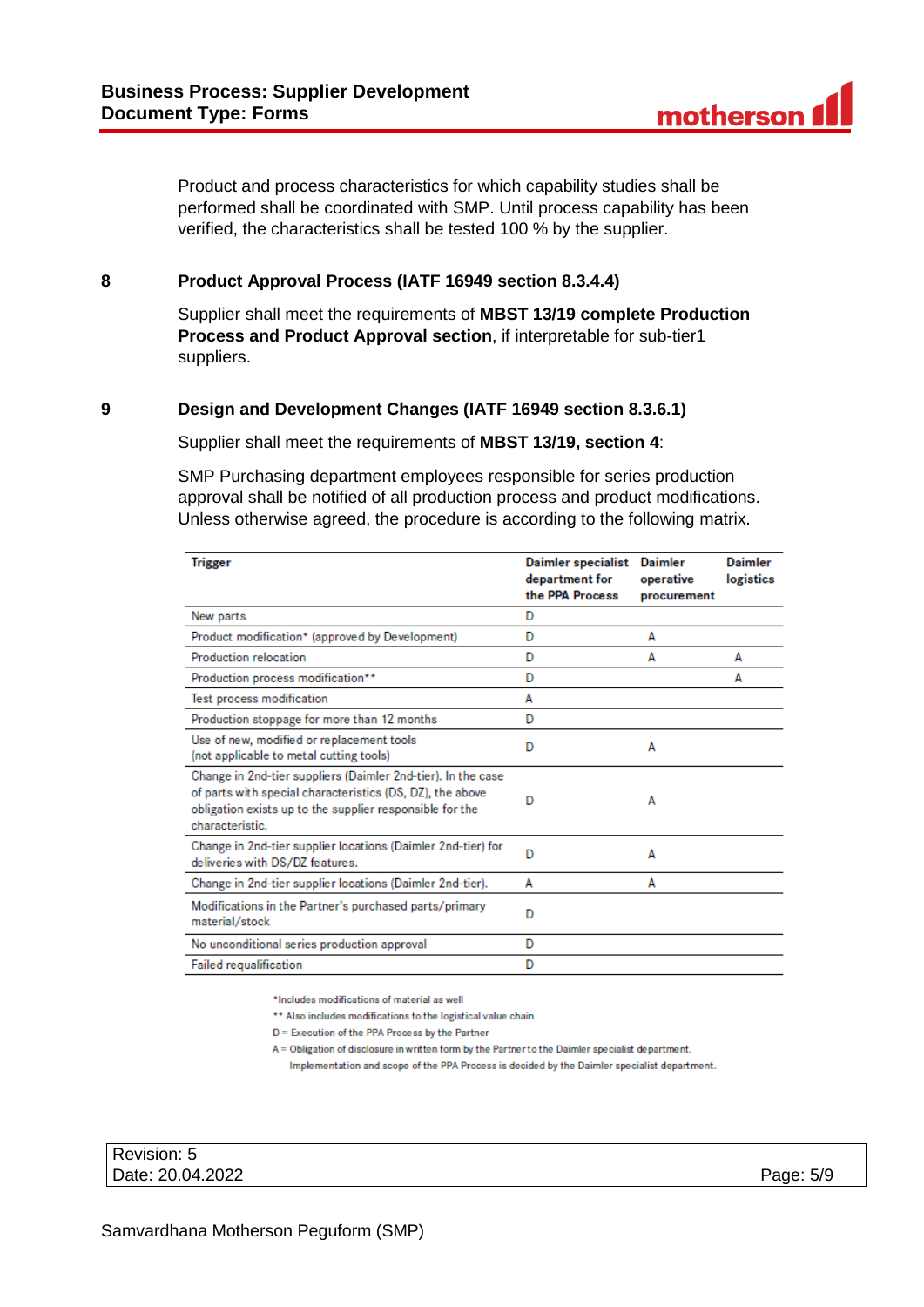Within the scope of sampling of new and of modified parts supplier is obliged to set the material data sheets in IMDS. The ID-number for the IMDS data record has to be defined on the initial sample cover sheet and in the corresponding Annex "material data sheets/IMDS". The regulations of MBST 36, especially with regard to "Confirmation of/Adherence to Substance Bans", have to be observed by supplier.

AND in case of required by Daimler, supplier shall meet **MBST13/19, section 5, paragraph 7** in addition to SMP Global Supplier Manual PPAP requirements.

#### **10 Customer – Directed Sources (IATF 16949 section 8.4.1.3)**

Supplier shall meet **MBST 13/19, section 6, paragraph 3** requirements: Under consideration of the inspections carried out at the supplier's premises in accordance with MBST, the inspection carried out at Daimler is restricted to the comparison of delivery note data with the goods labels, checking the number of load units and inspecting external transportation damage which is clearly visible on the packaging.

There are no more far-reaching examination obligations for Daimler.

Daimler and SMP is entitled to participate in inspections, appraisals, reviews or tests carried out by the supplier and its sub-suppliers, to have these observed by third parties authorized by Daimler or SMP, or following prior coordination, to conduct such inspections itself on the premises of the supplier and its subsuppliers or to have these carried out by authorized third parties. Daimler and SMP has the right to inspect all development documents (software incl. source code for the purpose of analysis, e.g. ascertainment of metrics) and documentation which accompanies production relating to Daimler.

#### **11 Statutory and Regulatory Requirements (IATF 16949 section 8.4.2.2)**

Supplier shall meet **MBST 14/07, section 2** complete Legal and Regulatory Requirements for Certifications: The supplier is obliged to meet all legal or regulatory requirements and to take the necessary measures for acquiring and maintaining the necessary product-related and/or location-related certification activities in good time (e.g. application of auditing of production sites/technical tests of parts). The aforementioned requirements are dependent on the market or the markets, for which the deliveries are destined.

The supplier must ensure independently and on his own responsibility, that the related documents (certificates, type approvals etc.) are up to date and valid. The supplier must transfer those documents to SMP on time, without the need of a request by SMP.

The supplier must ensure delivery of parts, which meet all legal or regulatory requirements, over the whole life cycle, i.e. even after the end-of-production

| Revision: 5      |           |
|------------------|-----------|
| Date: 20.04.2022 | Page: 6/9 |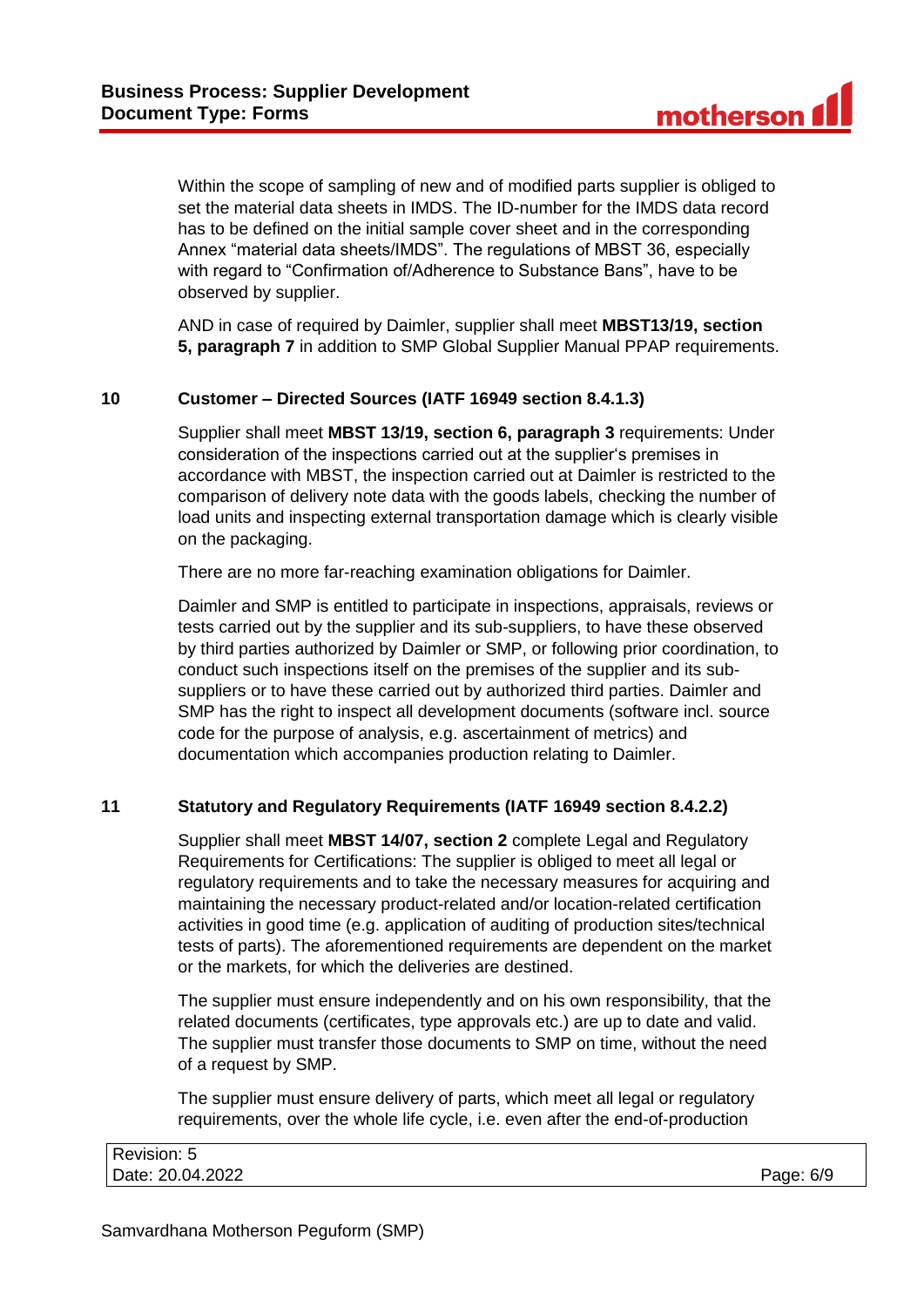(EOP) of the vehicle during the period of spare parts supply – until revoked (incl. recertification).

Upon becoming aware of any change of the production process and/or of the company name and/ or of the address of a production site, also with regard to sub-suppliers, that may have any effect on the validity of the certifications (e.g. relocating production facilities, tools or entire production sites, a change of address, decommissioning of production sites, end-of-life inventories a suppliers or name changes), the supplier shall immediately notify SMP of said change.

# **12 Supplier Quality Management System Requirements (IATF16949 section 8.4.2.3)**

Supplier shall meet the requirements of **MBST 14/07, section 1, paragraph 2**: SMP will set up its QM system in such a way that its suppliers and their subsuppliers will also be required to comply with the requirements of this MBST.

## **13 Identification and Traceability (IATF 16949 section 8.5.2.1)**

Requirements of designations are specified by SMP Engineering in an appropriate document, which is in line with **MBST 14/07, section 5, paragraph 8**. Supplier to be aware and meet the requirements of both.

#### **14 Control of Changes (IATF 16949 section 8.5.6.1)**

Supplier shall meet **MBST 13/19, section 4** requirements: please see the same requirement listed above, at **IATF 16949 section 8.3.6.1.**

# **15 Layout Inspection and Functional Testing (IATF 16949 section 8.6.2)**

Supplier shall meet the requirement of **MBST 14/07, section 5, paragraph 9**:

The supplier is required to verify annually that its supplies meet Daimler and SMP specifications (including dimensions, materials, reliability, regulatory and environmental requirements and production control plan) (requalification).

The supplier evaluates documents and archives the results. These must be made available to Daimler and SMP on request. Any deviation from this paragraph must be agreed in writing between the supplier and SMP or Daimler.

#### **16 Verification and acceptance of conformity of externally provided products and service (IATF 16949 section 8.6.4)**

Supplier shall meet the requirement of **MBST 14/07, section 3, paragraph 1**: Daimler is entitled to audit and evaluate the supplier's QM system and quality assurance measures or to have these audited and evaluated by a third party

| Revision: 5      |           |
|------------------|-----------|
| Date: 20.04.2022 | Page: 7/9 |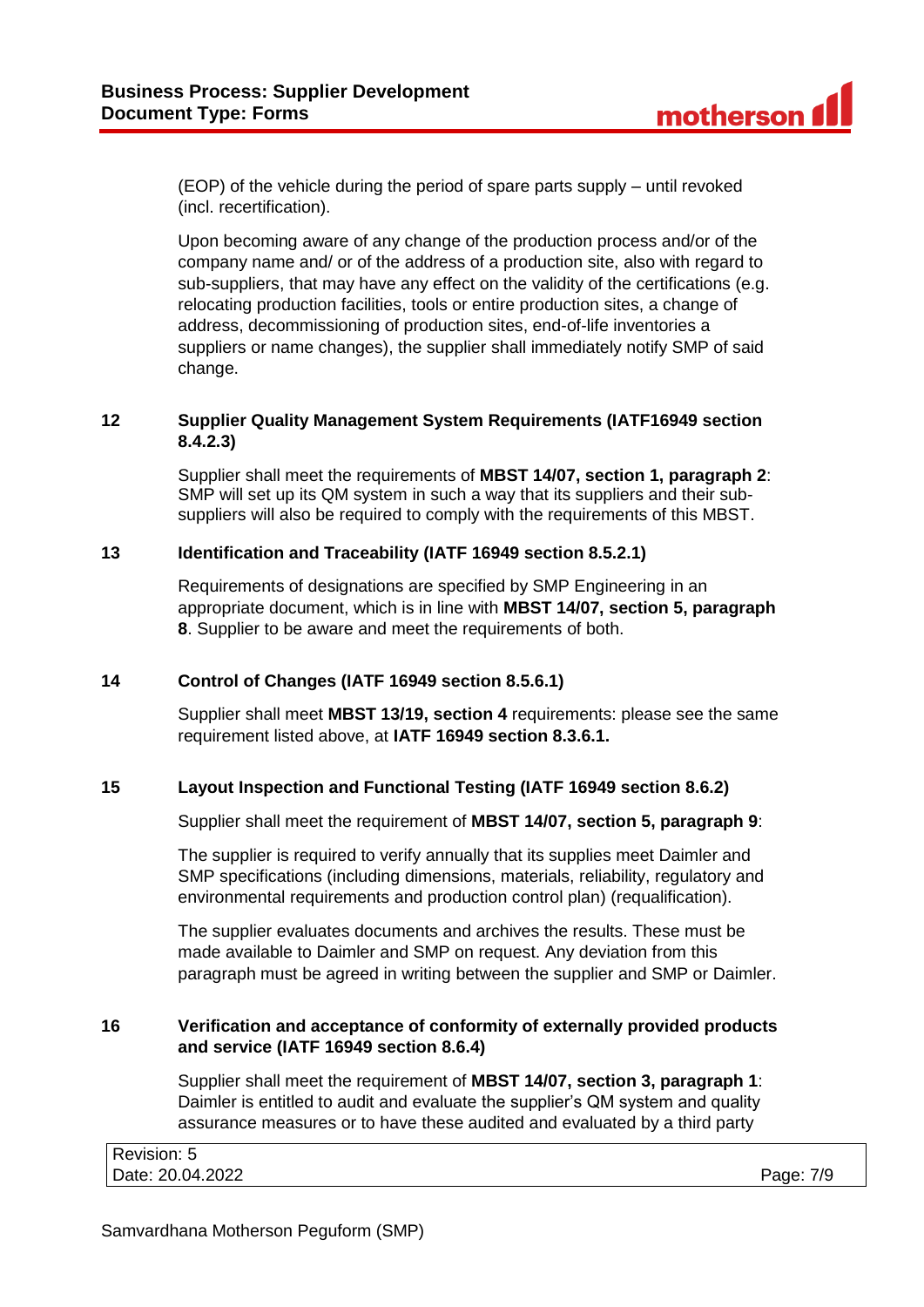commissioned by Daimler. This can take place as part of a review (e.g. Process audits according to VDA 6.3) after prior notification.

As part of its deliveries, the Partner must also enable the auditing of its suppliers and their sub-suppliers by Daimler or a third party commissioned by Daimler. The Partner consents to assist Daimler in identifying weaknesses in the sub-supplier structure. Optimization of the weaknesses which are ascertained is the responsibility of the Partner. Daimler can stipulate quality assurance measures.

# **17 Statutory and Regulatory Conformity (IATF 16949 section 8.6.5)**

Supplier shall meet the requirements of **MBST 14/07 section 2**, detailed list of requirement please see above, listed at **IATF 16949, section 8.4.2.2**.

# **18 Customer Authorization for Concession (IATF 16949 section 8.7.1.1)**

Supplier shall meet the requirements of **MBST 13/19, section 5, paragraph 7**, same as described above at IATF 16949 **section 8.3.6.1.**

# **19 Customer Notification (IATF 16949 section 8.7.1.6)**

Supplier shall meet the requirements of **MBST 14/07, section 5, paragraph 2 and 3**: If a PPA process trigger caused by the supplier arises, the supplier shall provide notification of this trigger at least six months prior to planned implementation. In justified, exceptional cases, deviating regulations will be agreed with the SMP department responsible for series production approval. Relocation shall not be permitted in the start-up phase. Notification of relocation shall be issued six months in advance and shall requires approval from Daimler and SMP.

Daimler and/or SMP shall specify a sampling date to the supplier. The number of sample parts must be agreed upon with the respective SMP contact person for the PPA Process and the sample parts must be delivered free of charge.

#### **20 Regarding Sustainability/Health and Safety**

As an employer, the supplier ensures the work safety and health at work within the framework of national provision and supports a continuous development of the working environment.

In line with **MBST 36/12**, in the category working conditions / labor standards, it is important to include also regulations on health and safety at work as an important component of the contract apart from wages and social benefits, working hours, prevention of child labor, free choice of employment, freedom of

| Revision: 5      |           |
|------------------|-----------|
| Date: 20.04.2022 | Page: 8/9 |